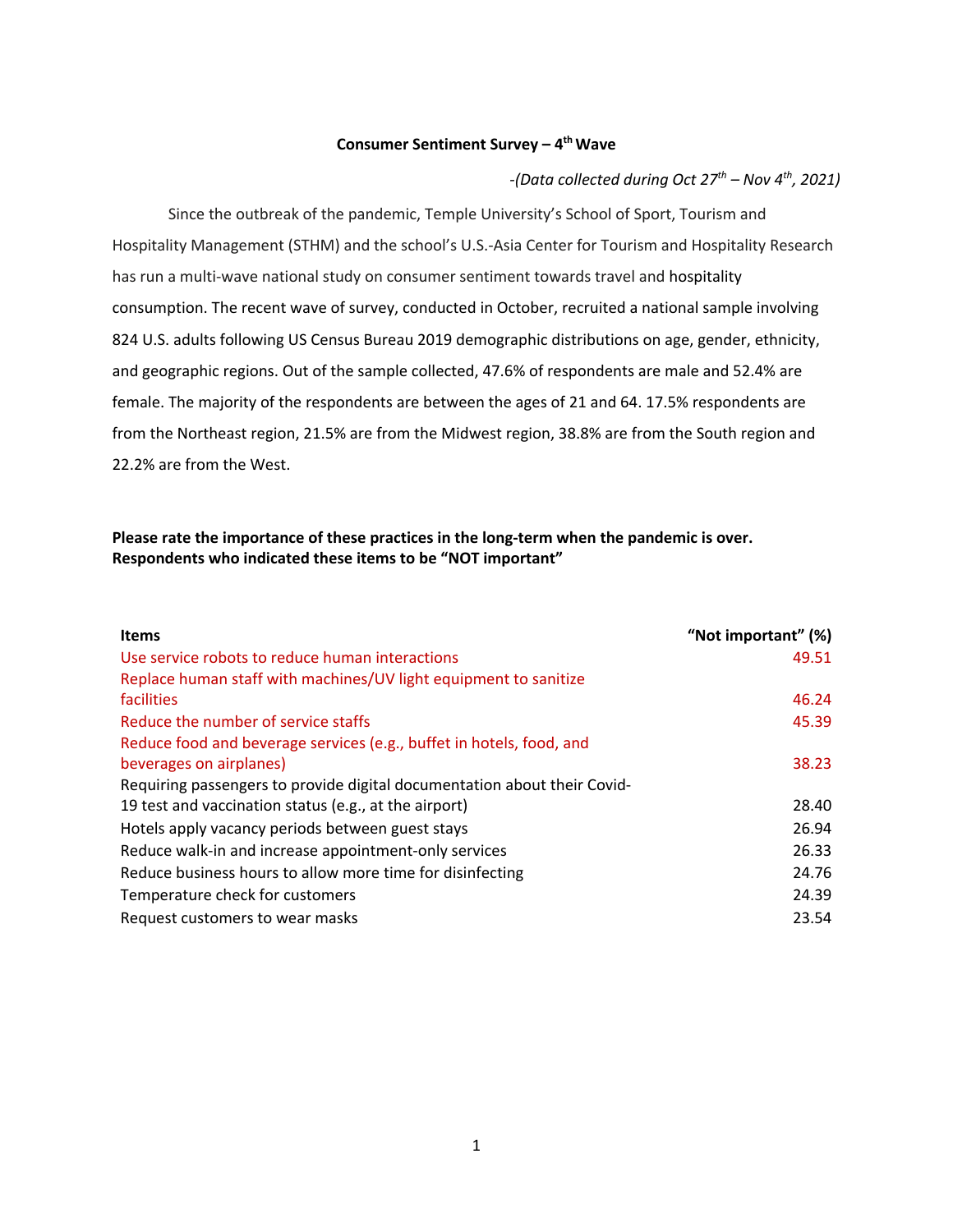

### 2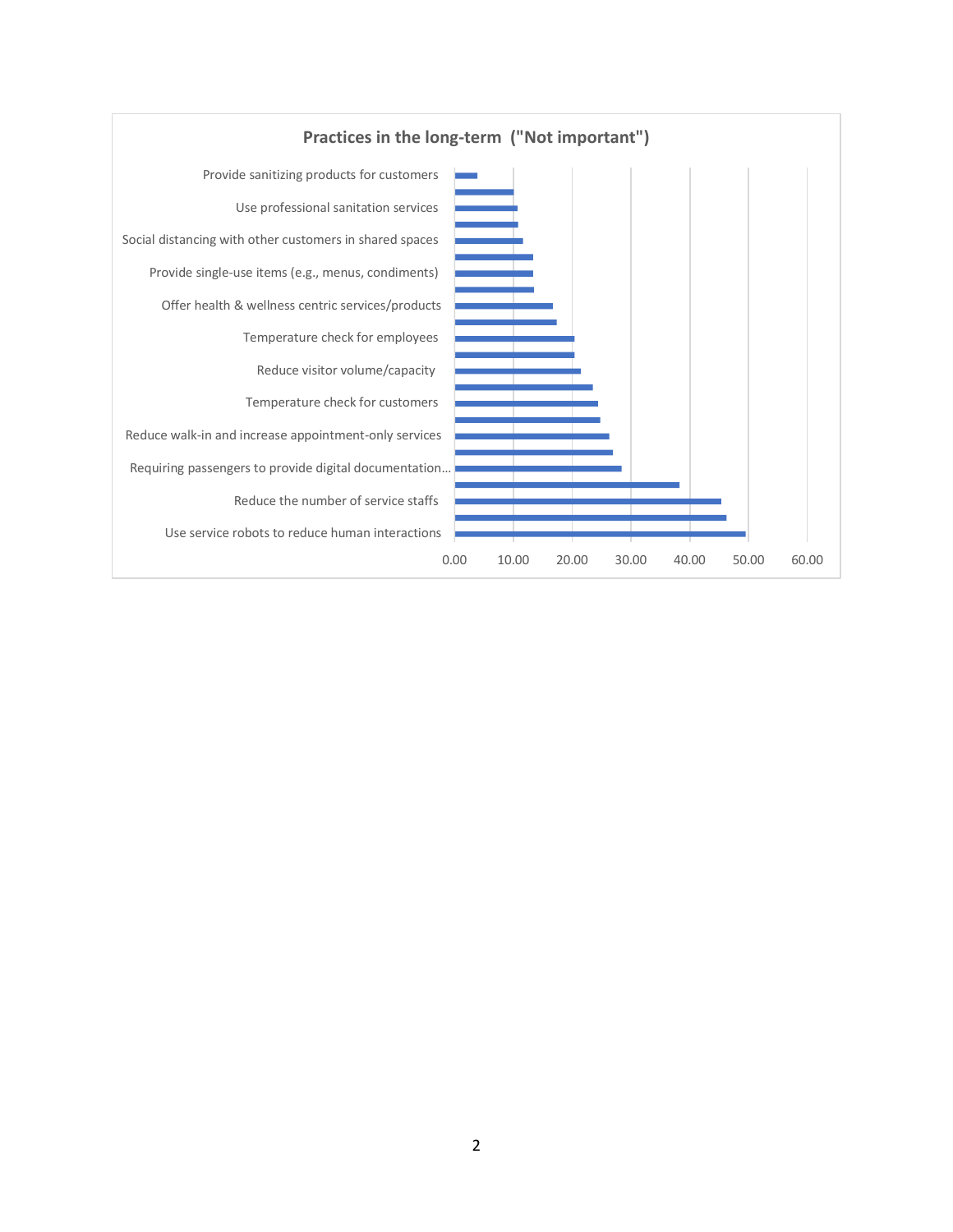**Please rate the importance of these practices in the long-term when the pandemic is over. Respondents who indicated these items to be "Important."**

| <b>Items</b>                                                               | Important (%) |
|----------------------------------------------------------------------------|---------------|
| Provide sanitizing products for customers                                  | 82.16         |
| Social distancing with other customers in shared spaces                    | 66.26         |
| Sanitation reports made available onsite                                   | 62.14         |
| Post signage at the entrance to prevent guests with a fever or symptoms of |               |
| COVID-19 from entering the establishment                                   | 61.04         |
| Employees wearing masks/ protective gear                                   | 60.32         |
| More outdoor spaces                                                        | 57.28         |
| Use professional sanitation services                                       | 56.55         |
| Temperature check for employees                                            | 56.07         |
| Provide sanitation/safety certification from official organizations        | 55.34         |
| Provide single-use items (e.g., menus, condiments)                         | 54.73         |



## **Practices in the long-term ("important")**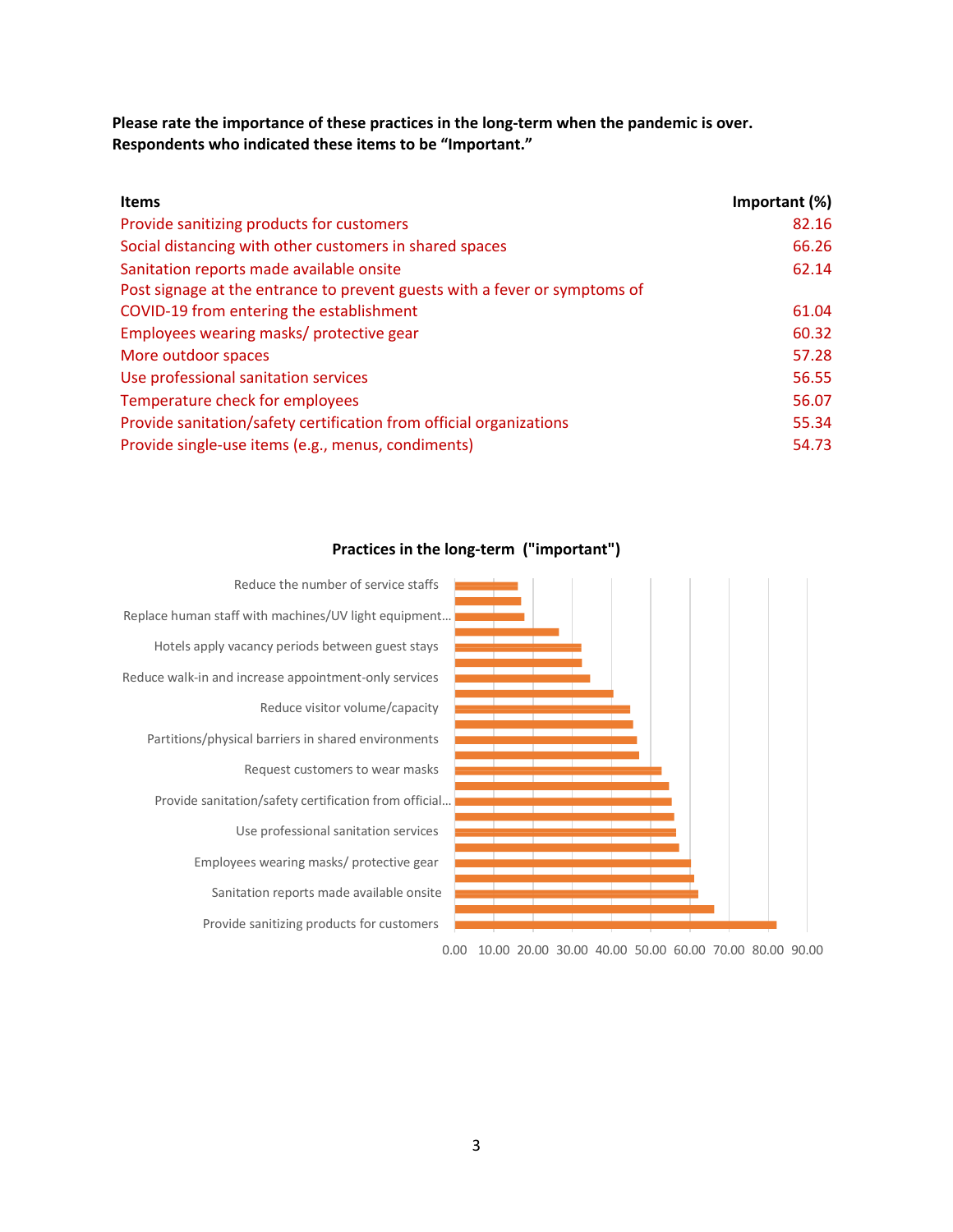**When the COVID-19 pandemic is over, how much would you recommend these following services/practices continuing to be implemented? (On a scale from 1 = "strongly disagree" to 7 = "strongly agree").** 

| <b>Items</b>                                                                                 | Average score |
|----------------------------------------------------------------------------------------------|---------------|
| Contactless/mobile payments and transactions                                                 | 5.26          |
| Curbside pickup and take-out services at restaurants                                         | 5.27          |
| Digital streaming of movies and art performances                                             | 4.98          |
| Flexible cancellation and rescheduling policies of flights, hotels etc.                      | 5.66          |
| Having onsite Covid testing services                                                         | 4.56          |
| Medical services available during guest stay at hotels/resorts                               | 4.97          |
| Reducing direct contact with the housekeeping staff                                          | 4.65          |
| Touchless onsite interactions (e.g., mobile check-in/out; digital menu, cashless<br>payment) | 5.25          |
| Touchless service transactions (e.g., online ordering/ticketing)                             | 5.36          |
| Using UV disinfecting bots for sanitization                                                  | 4.62          |
| Virtual access to professional training (e.g., conferences, workshops, seminars)             | 4.68          |
| Virtual access to social and networking events                                               | 4.63          |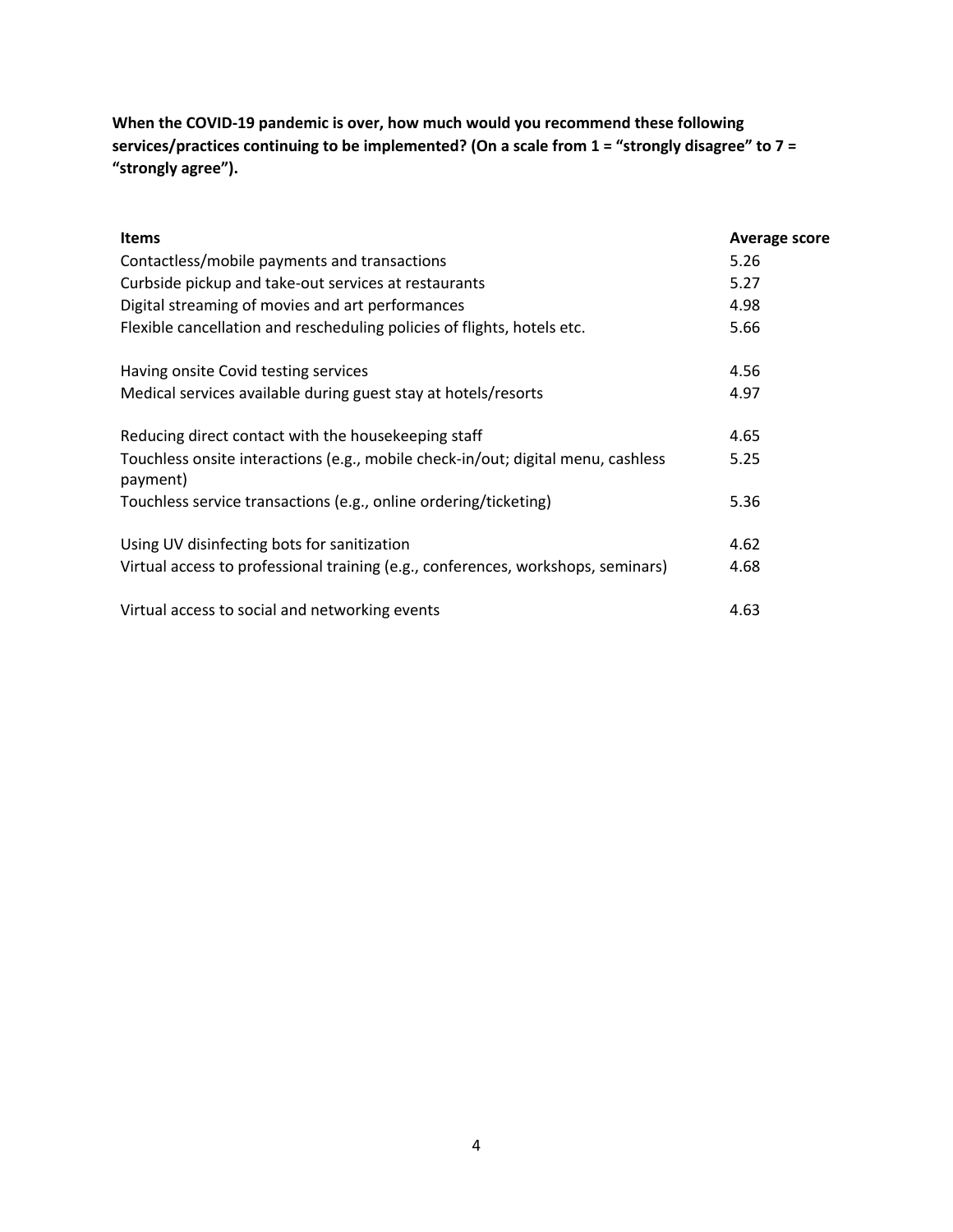**Compared to pre-pandemic (before March 2020), how often will you visit the following businesses/activities in person for the rest of the year 2021?**

| <b>Items</b>                                    | Much less than<br>Pre-pandemic (%) | <b>About the</b><br>same (%) | Much more than<br>Pre-pandemic (%) |
|-------------------------------------------------|------------------------------------|------------------------------|------------------------------------|
| Quick-service restaurants                       | 17.72                              | 70.39                        | 11.89                              |
| Casual/mid-scale restaurants                    | 26.33                              | 62.01                        | 11.65                              |
| Upscale/fine-dining restaurants                 | 35.19                              | 57.77                        | 7.04                               |
| Night clubs/bars                                | 51.09                              | 44.42                        | 4.49                               |
| Coffee shops and bakeries, etc.                 | 24.15                              | 66.50                        | 9.34                               |
| Theme parks and other outdoor<br>entertainments | 37.86                              | 54.37                        | 7.77                               |
| Indoor concerts/performance/movie               | 45.39                              | 45.87                        | 8.74                               |
| theater                                         |                                    |                              |                                    |
| Getaway/weekend cruises (1-5 days)              | 40.53                              | 50.00                        | 9.47                               |
| Week/month-long cruises (1-4 weeks)             | 46.36                              | 47.94                        | 5.70                               |
| Shopping malls                                  | 30.58                              | 60.44                        | 8.98                               |
| Beauty care, SPA, and fitness center            | 34.22                              | 55.70                        | 10.07                              |
| Meetings, conferences, and conventions          | 39.32                              | 55.46                        | 5.22                               |
| Domestic travel                                 | 23.91                              | 60.80                        | 15.29                              |
| International travel                            | 47.21                              | 46.24                        | 6.55                               |

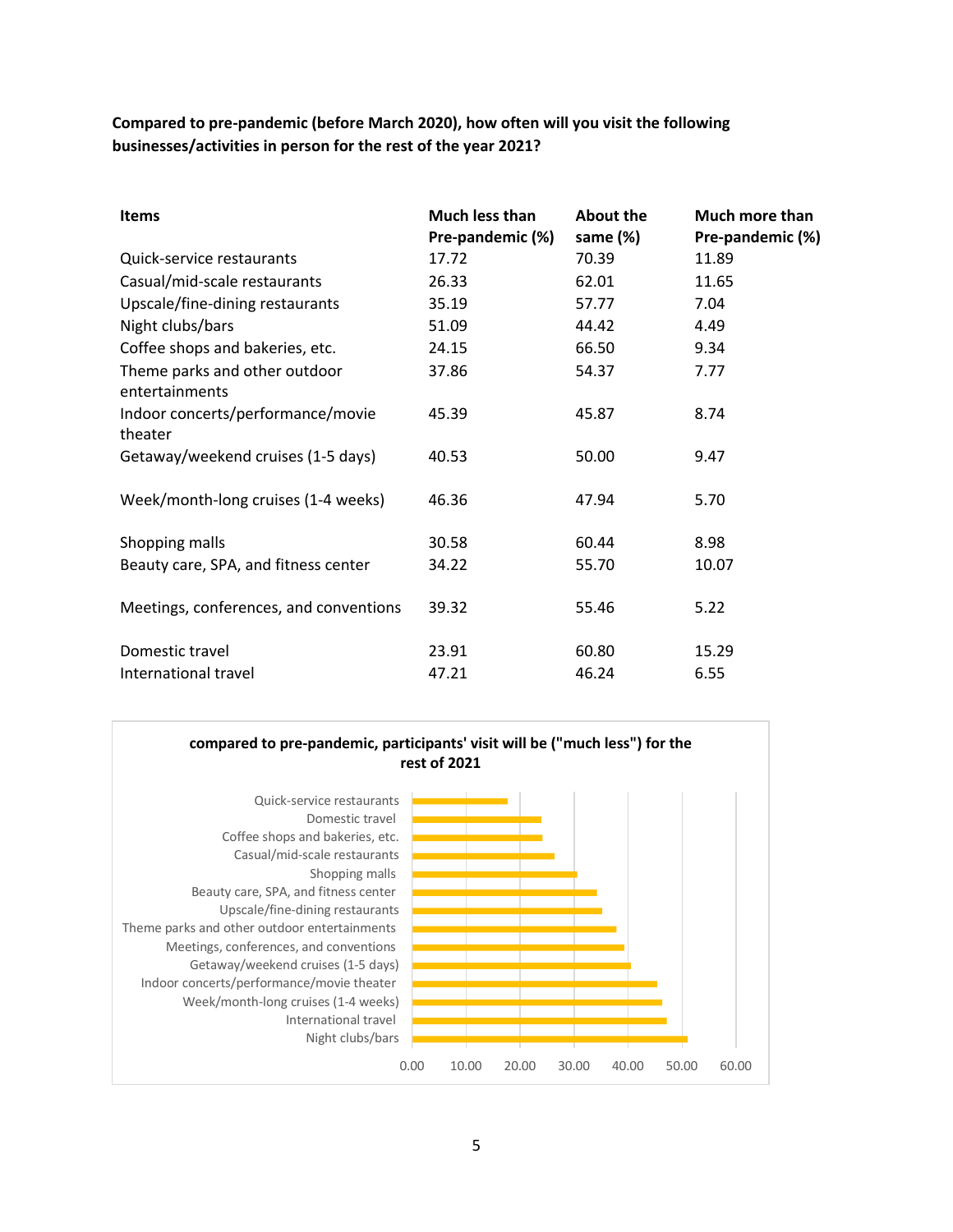

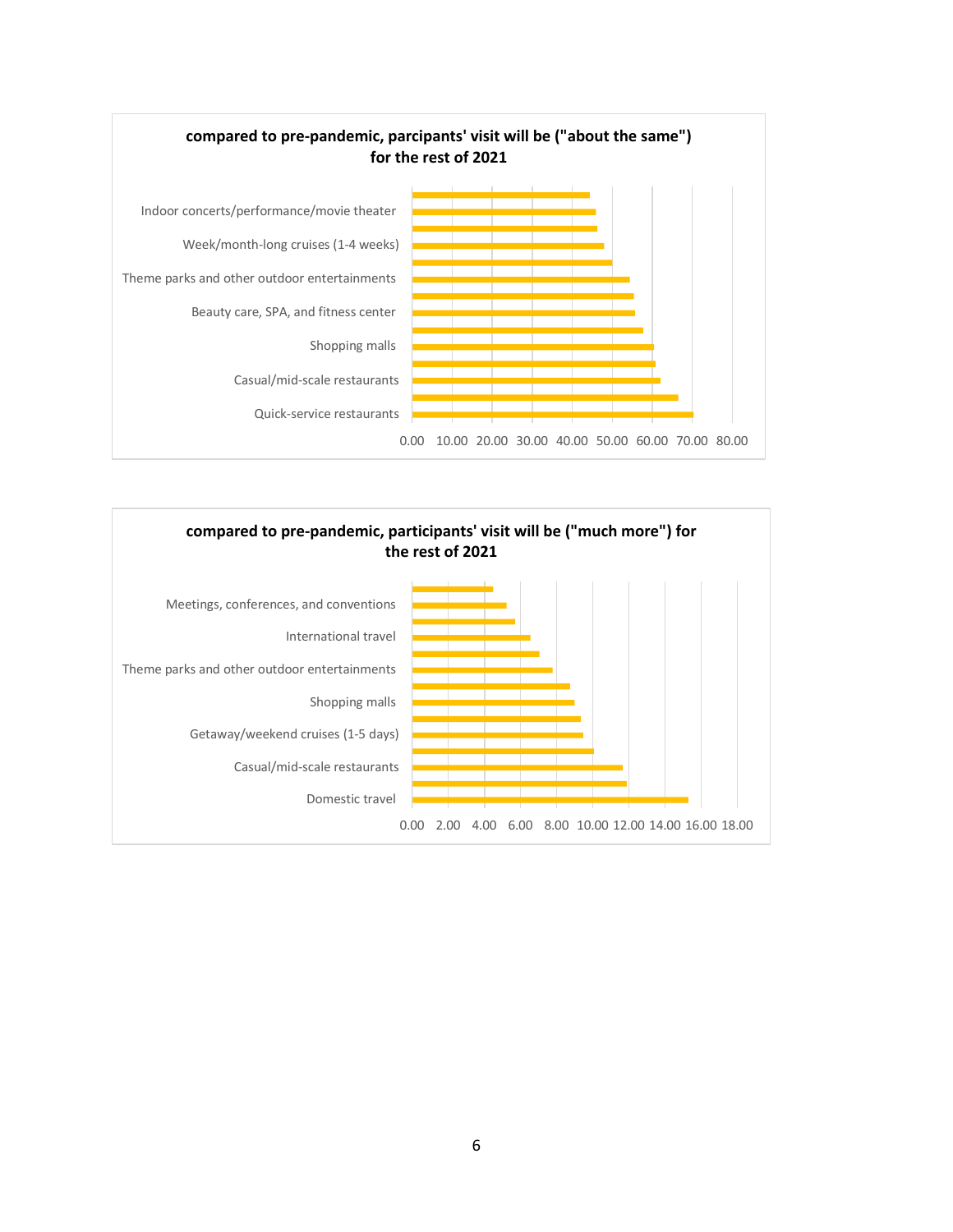**How soon do you plan to take on an international leisure vacation from now?**

| Immediately                                      | 3.28%  |
|--------------------------------------------------|--------|
| 1-2 months after                                 | 6.07%  |
| 3-6 months after                                 | 11.77% |
| 6-12 months after                                | 13.47% |
| 12 months or more                                | 11.65% |
| I am willing to travel but don't have a plan yet | 30.22% |
| I am not willing to travel within 12 months      | 23.54% |

# **How soon do you plan to take on a domestic leisure vacation from now?**

| Immediately                                      | 19.8% |
|--------------------------------------------------|-------|
| 1-2 months after                                 | 21.7% |
| 3-6 months after                                 | 20.6% |
| 6-12 months after                                | 15.2% |
| 12 months or more                                | 4.1%  |
| I am willing to travel but don't have a plan yet | 16.9% |
| I am not willing to travel within 12 months      | 1.7%  |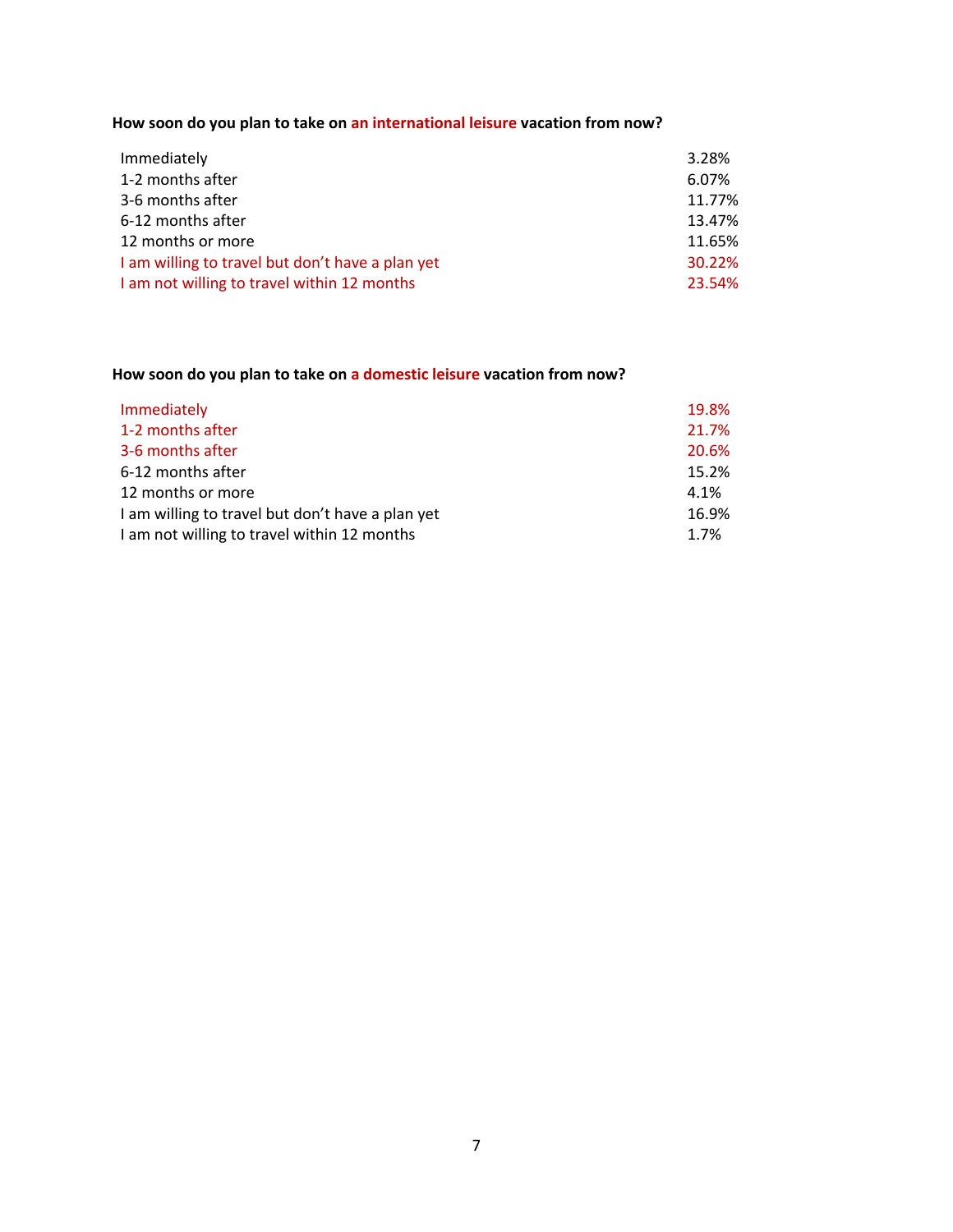**How much do you consider the following factors to be concerning if you were to take a leisure vacation for the rest of the year of 2021? (On a scale from 1 = "Not concerning at all" to 7 = "Extremely concerning").** 

| <b>Items</b>                                                                            | Average |
|-----------------------------------------------------------------------------------------|---------|
| Potential risks of contracting COVID-19 during travel                                   | 4.55    |
| Destination and related hospitality businesses are not recovered for normal operations  | 4.68    |
| Unexpected cancellation of flight and business reservations due to COVID-19             | 4.74    |
| Fear of being judged of being irresponsible of traveling during the pandemic            | 3.15    |
| Fear of taking public transportations                                                   | 4.14    |
| Fear of visiting highly populated cities and towns                                      | 4.26    |
| Fear of visiting businesses in congregated areas such as shopping malls and restaurants | 4.06    |

**Please indicate your levels of agreement to the following statements if you were to travel during the pandemic (i.e., anytime from now and before the pandemic is completely under control). (On a scale from 1 = "Strongly disagree" to 7 = "Strongly agree")**

| <b>Items</b>                                                                 | Average |
|------------------------------------------------------------------------------|---------|
| I would wear my mask whenever possible                                       | 5.35    |
| I would maintain social distance as much as possible                         | 5.65    |
| I would closely follow the travel guidance and policies at the destinations  | 5.89    |
| I would try to reduce unnecessary travel during the pandemic                 | 5.03    |
| I would try to learn what I can do to travel responsibly during the pandemic | 5.70    |
| I would talk with others about responsible travel during the pandemic        | 4.83    |
| I would try to convince others to travel responsibly during the pandemic     | 4.73    |

**The following statements are about your feelings about travel for a leisure vacation during COVID-19 (i.e., anytime from now and before the pandemic is completely under control). Please indicate how much you agree with the following statements. (i.e., anytime from now and before the pandemic is completely under control). (On a scale from 1 = "Strongly disagree" to 7 = "Strongly agree")**

| <b>Items</b>                                                                                | Average |
|---------------------------------------------------------------------------------------------|---------|
| I trust the government authorities that regulate and supervise the tourism industry to      | 3.76    |
| prevent COVID-19                                                                            |         |
| I trust tourism industrial regulators in relation to the licensing of health and control of | 4.07    |
| COVID -19.                                                                                  |         |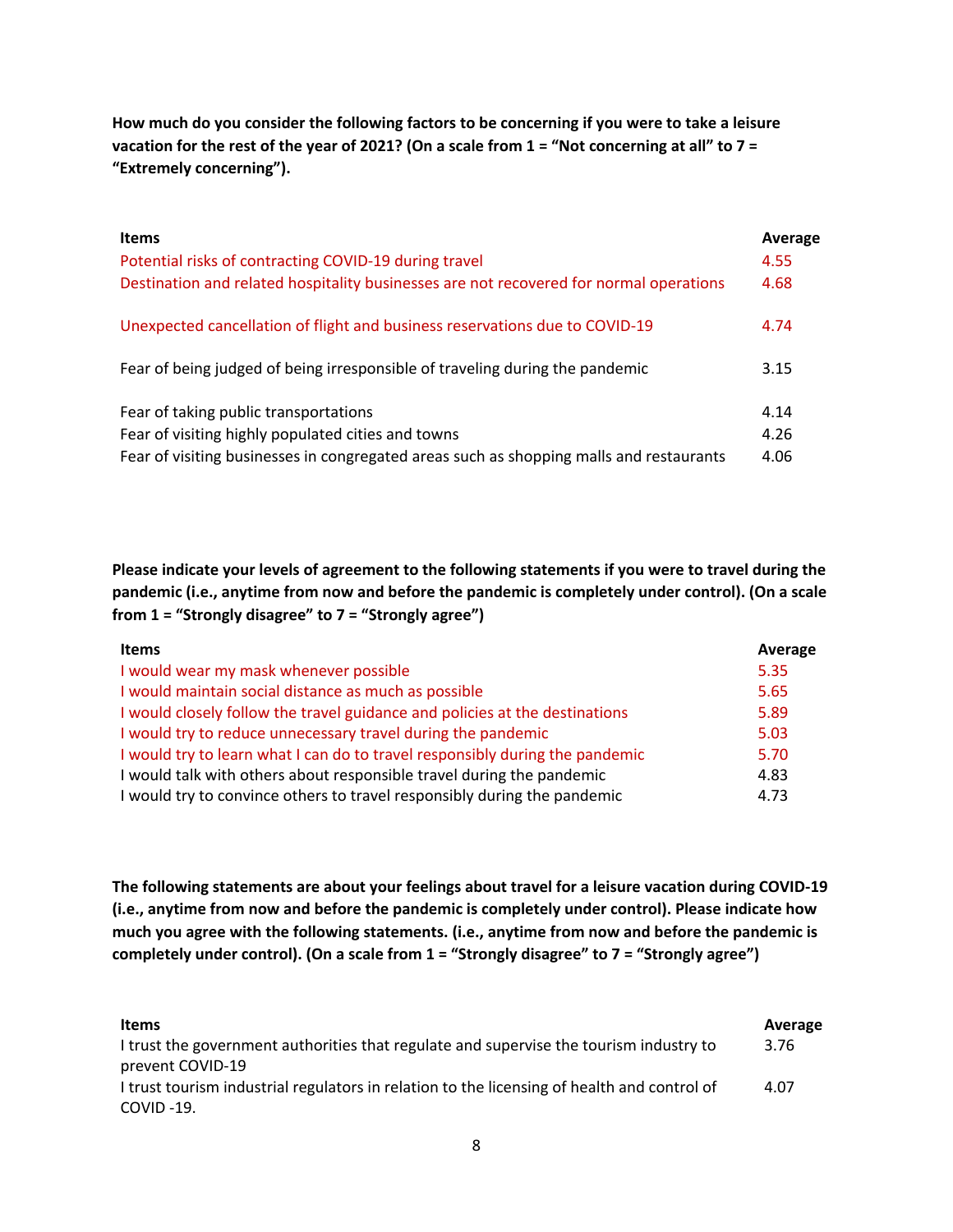| I trust that travel service/product providers ensure every necessary step is taken to | 4.53 |
|---------------------------------------------------------------------------------------|------|
| protect consumers' health                                                             |      |
| I would be able to do what is needed to prevent COVID-19 during travel                | 5.40 |
| I would be capable of effectively preventing COVID-19 during travel                   | 5.08 |
| I feel confident about protecting myself from COVID-19 infection during travel        | 5.36 |

**How important are the following factors to you when selecting your destinations for your next leisure vacation outside of the U.S.? (On a scale from 1 = "Not important at all" to 7 = "Extremely important")**

| <b>Items</b>                              | Average |
|-------------------------------------------|---------|
| Safety & security                         | 6.29    |
| <b>Cleanliness</b>                        | 6.16    |
| Value for money                           | 6.09    |
| Cost / Price                              | 6.07    |
| Food                                      | 6.03    |
| Accommodation                             | 6.02    |
| Service quality                           | 6.01    |
| Ease of getting around at the destination | 5.91    |
| Ease of getting to the country            | 5.86    |
| Natural scenery                           | 5.76    |